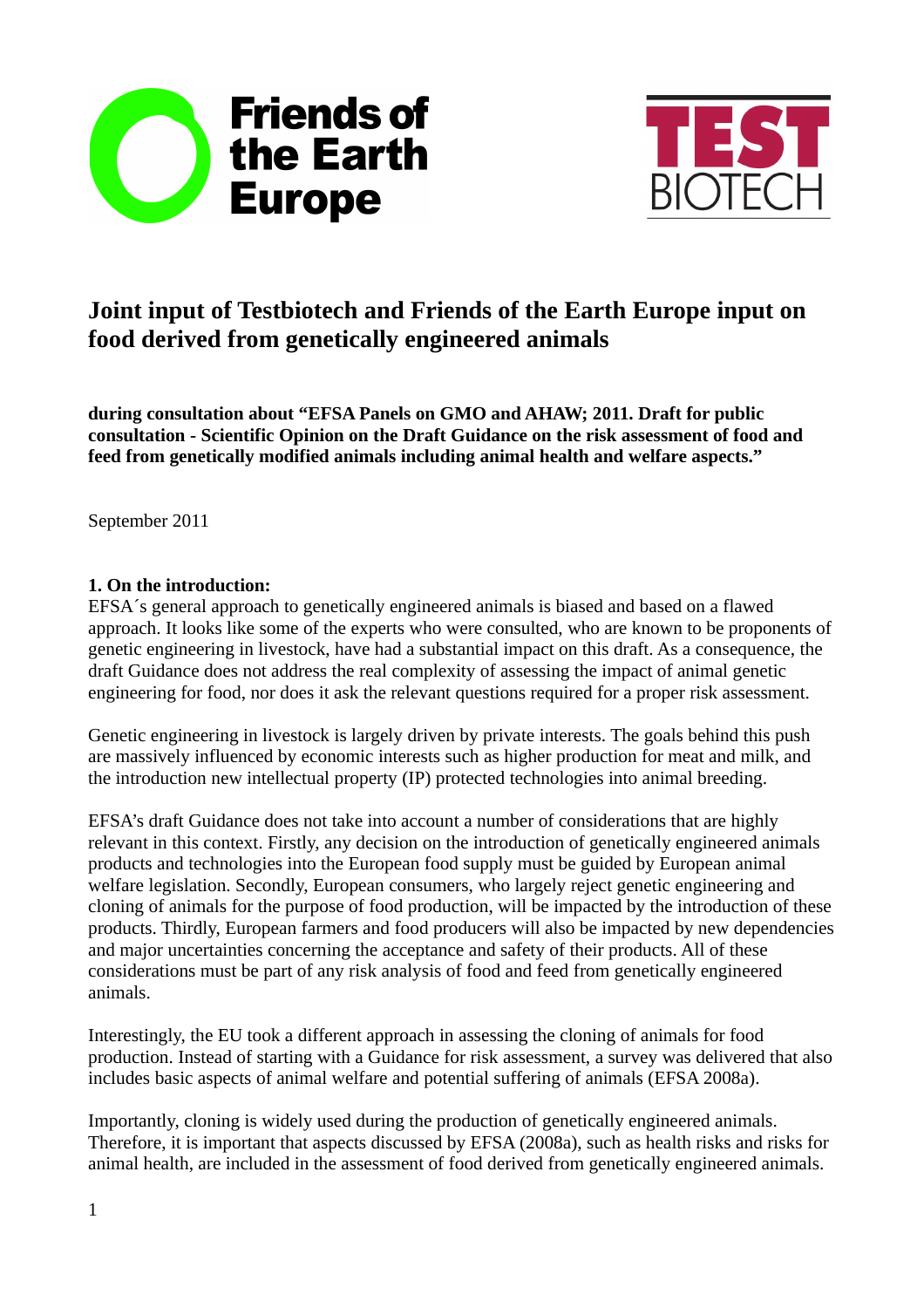Apart from cloning, genetic engineering of animals implies further relevant aspects regarding animal welfare. For an overview, please see, for example, van Reenen (2009) who was one of the first experts to genetically engineer cattle in order to produce additional substances in their milk. He explains: "Therefore, as pointed out by several authors (...), genetic modification per se may place an animal at risk because of an alteration of an existing delicate balance that has been established through many generations of selection, and that represents a wide range of optimized gene combinations that may be difficult to manipulate without causing unexpected deleterious effects on the phenotype. The available evidence, for example on growth hormone and cytokine transgenes, clearly supports this suggestion."

He concludes that animal welfare aspects should have a high priority if transgenesis in animals is going to be assessed. "As discussed in previous sections of this paper, there are convincing arguments to support the idea that treatments imposed in the context of farm animal transgenesis are by no means biologically neutral in their effects on animal health and welfare. On the contrary, several treatments seem to directly threaten the pre- and postnatal survival of transgenic farm animals, and there is every reason to assume that overt pathogenicity and lethality merely represent the very extremes of a wide range of possible detrimental effects of experimental manipulations and phenotypic changes related to transgenesis on animal health and welfare."

In this context, it must be noted that targeted gene insertion in larger species is still very difficult. Culturing embryonic stem cells (which is a major tool for selecting the cells for production of transgenic animals) is so far possible in small animals but not in larger species, so there will be unintended effects in most cases.

Thus, these aspects cannot be separated from risk assessment and overall risk analysis of genetically engineered animals. An integrated approach needs to be developed that includes these aspects from the beginning. Even if EFSA only wants to deal with certain aspects within this process, it has to be pointed out what exactly will be needed by the risk manager before any conclusions are drawn.

# **2. On the general principles (page 8 ff)**

In general, the potential market authorisation of products derived from genetically engineered animals has to be seen as a new issue that involves many scientific and ethical issues that are outside the purview of the risk assessments as performed by EFSA on plants and microorganisms. Even so, EFSA is more or less trying to transfer risk assessment as performed on genetically engineered plants (which is a matter of controversial debate) to animals. This approach is basically wrong from both a scientific and ethical perspective.

Scientifically, EFSA fails to address the relevant differences in risk assessment between products derived from plants and those derived from animals. Since this fundamental element is missing, the whole structure and content of the Guidance is not consistent and not suited to target the most relevant questions. Some of the differences between plants and animals that are relevant for risk assessment are listed below:

(1) Genetic regulation in plants and animals is different in decisive elements. The number of DNAelements involved in epigenetic mechanism and genomic regulation is higher in most mammals/vertebrates than in plants. In consequence, the impact of genetic engineering on epigenetic regulation and genetic stability, on gene expression and its interaction with the environment need to be analysed in greater detail. For example, it is known that culturing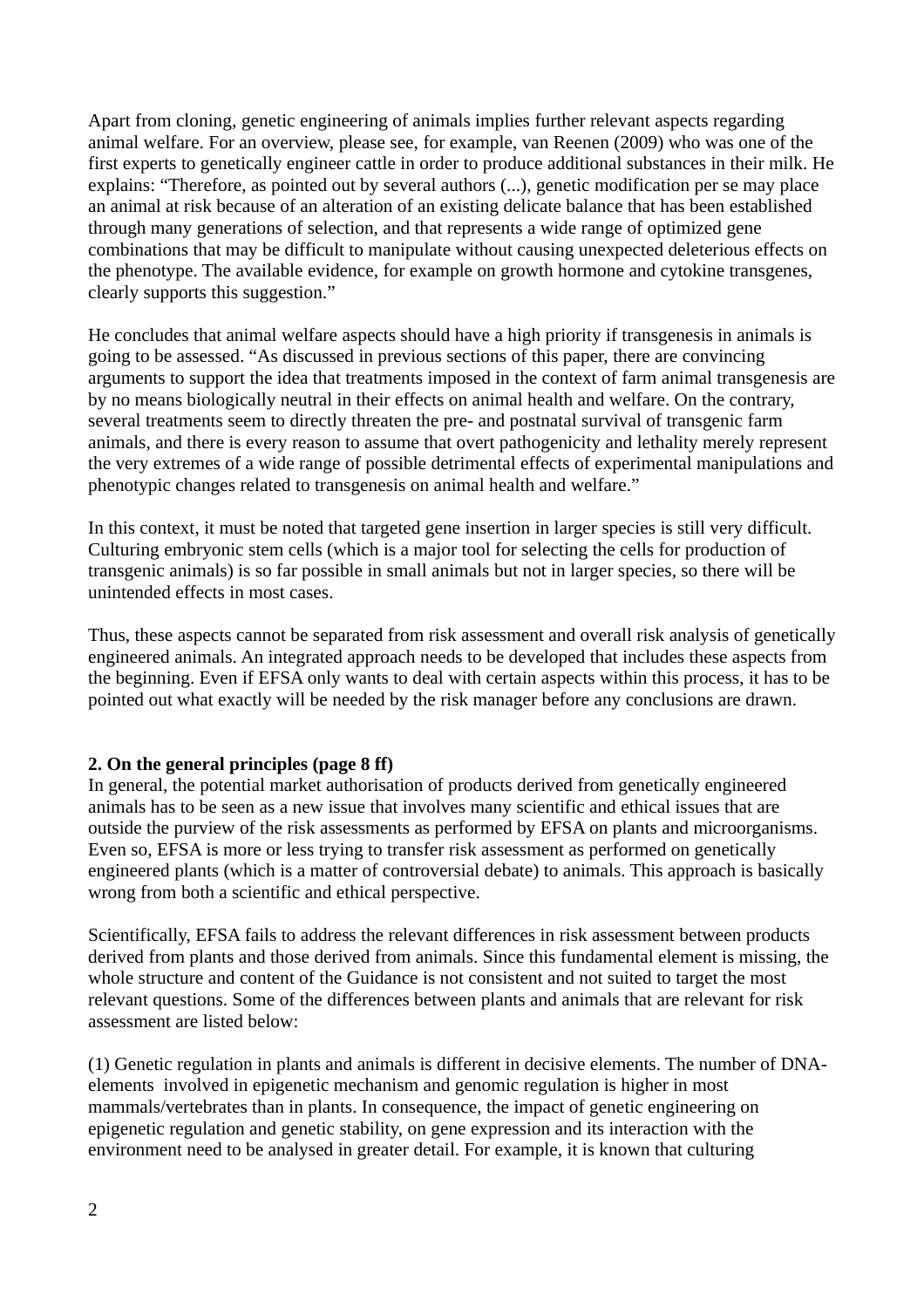mammalian cells as well as the process of cloning (which is used in most cases to produce genetically engineered animals) impacts both cell regulation and animal health. Furthermore, physiological and even mental stress can impact gene regulation and gene expression in many ways during the life time of an animal. On the other hand, sufficiently evaluated methods to continuously investigate and monitor the genomic and metabolic status of animals under various conditions (such as birth, illness, transport, periods of high production, specific housing conditions, particular feeding regimes) are not available. These methods should be seen a major prerequisite to assess the risks in products derived from genetically engineered animals. In conclusion, the risk assessment of food and feed derived from animals needs to develop specific tools and criteria that are different from those currently used in plants.

(2) Genetic diversity in most animal species used for breeding is much higher than that which can be expected from plant varieties whose genomes are largely homogeneous. Thus, generational effects and the effects of interbreeding will have a much higher impact on genetic stability, including gene expression, epigenetic regulation and other unintended side effects. Even in conventional animal breeding, multigenerational studies are necessary before new animals are introduced into populations for large scale breeding. Detailed Guidance concerning species and particular breeds will be needed to assess relevant effects in genetically engineered animals.

(3) Unlike plants where the time for harvesting can be fixed to a particular period of vegetation, this not the case with products derived from animals. For example, meat and milk can be derived from animals at different stages of an animal's life, in various physiological conditions, and very different environments. Each of these conditions can impact composition, quality of the products, and the level of risk to the animal and the potential consumer of products derived from the genetically engineered animal. Thus, the quality and the risks of the products are quite dynamic. Detailed Guidance would be required under which conditions these products should be assessed.

(4) Animals cannot be seen as separate biological units. The biological system of animals is closely interconnected with the biological status of the microorganisms living in their gut and skin. Changes in composition of flora of related microorganisms can substantially influence the quality and the risks (such as transmissible diseases) of relevant products. Therefore, risk assessments of animals must take into account the interaction between the animals, their environment, and the flora of microorganisms and their dynamics being impacted by specific genetic conditions or feeding regimes.

(5) In contrast to risk assessment in plants, components of toxicological relevance can only be expected in some cases. Much more relevant are, for example, contagious, transmissible diseases that can show highly unexpected patterns - as known from BSE. Additionally, hormone active substances and compounds of immunological relevance must be taken into account. Detailed and adequate tools on how to assess these risks have first to be developed and not be deduced, for example, from feeding trials as performed with plants. For example, the long term impact of nutritional effects on human health cannot be investigated by feeding studies using poultry or rabbits over a period of 42 days.

In conclusion, the proposed comparative risk assessment is derived from current GMO panel practice and does not meet the specific requirements of assessing risks from products derived from genetically engineered animals. It already starts with the fact that decisive data are missing: Since nothing like a standard composition analysis is available, no sufficient conclusions can be drawn if differences in compositional analysis are observed. This problem was already discussed in risk assessment of products from cloned animals. In assessing the data as presented by FDA (2008) and